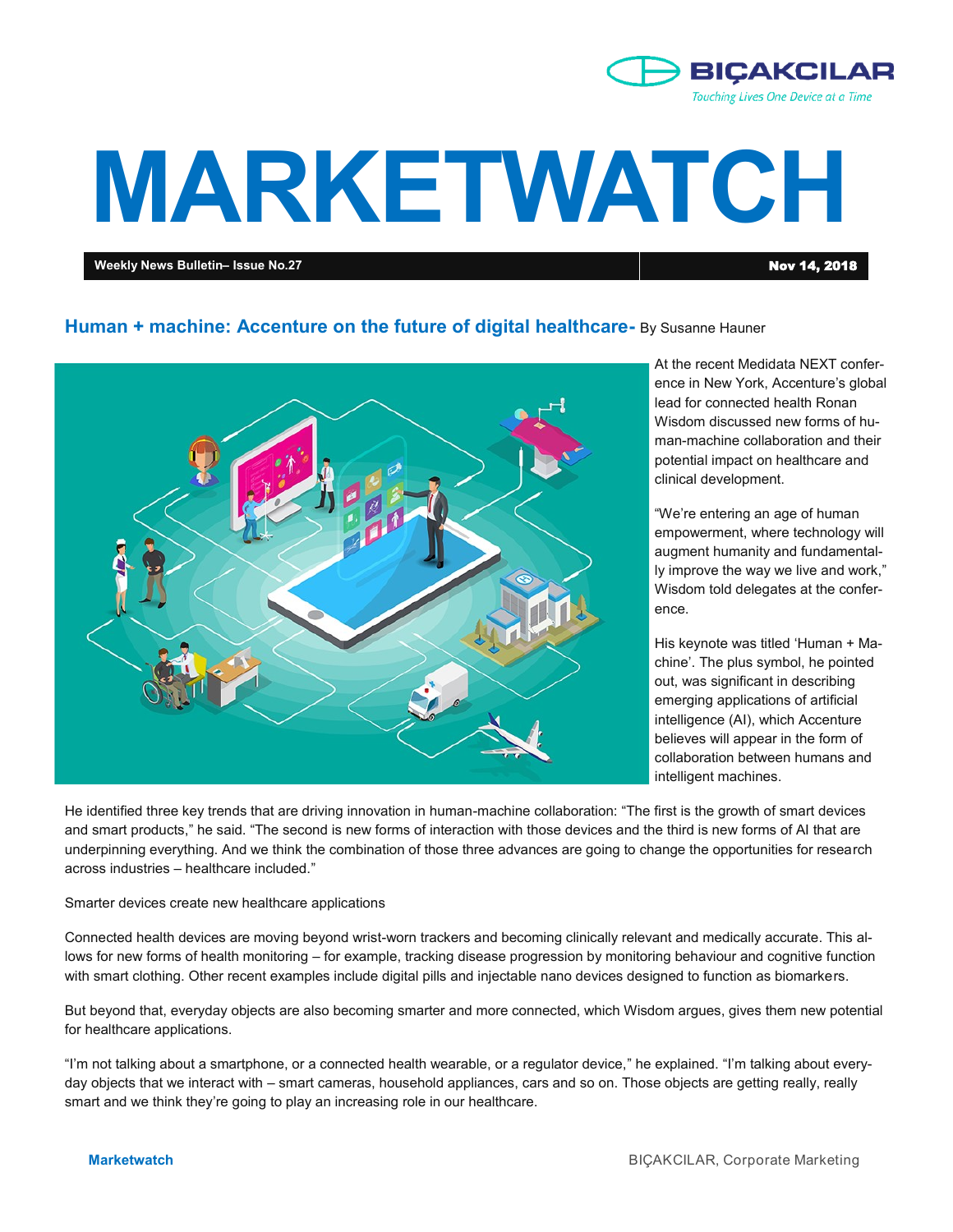# **Fluorescent marker may enable safer brain cancer surgery**

University of Bristol researchers have demonstrated in a clinical study that the use of a fluorescent marker would allow surgeons to more accurately spot and remove brain cancer.

The research, conducted in people with suspected glioma, was intended to investigate the use of 5-aminolevulinic acid or 5-ALA. The chemical glows pink in the presence of light.

According to the team, a fluorescent marker helps in differentiating the most aggressive cancer cells from other brain tissue. This is expected to enhance patient survival.

"Out of the 14 patients where surgeons did not see any fluorescence, seven tumours were subsequently analysed by pathology and all were found to have low-grade disease."



University of Bristol associate professor Kathreena Kurian said: "Many patients are treated with surgery and the aim is to safely remove as much of the cancer as possible.

"We wanted to see if using a fluorescent marker could help surgeons objectively identify high-grade tumour cells during surgery, allowing them to remove as much cancer as possible while leaving normal brain tissue intact."

During the study, 99 patients with suspected high-grade gliomas were given a 5-ALAcontaining drink for consumption before undergoing surgery. Prior studies showed that 5-ALA accumulates in fast-growing cancer cells.

Study surgeons then used operating microscopes to look for fluorescent tissue while

removing the brain tumours. The removed tissue was tested for accuracy in a pathology lab.

Data revealed that surgeons were able to see fluorescence in 85 patients, and 81 of these were confirmed by pathologists of having high-grade disease. One was observed to have low-grade disease and three could not be assessed.

Out of the 14 patients where surgeons did not see any fluorescence, seven tumours were subsequently analysed by pathology and all were found to have low-grade disease.

Findings from the study were presented at the 2018 National Cancer Research Institute (NCRI) Cancer Conference.

A larger study with more patients having low-grade disease is required to validate the fluorescent marker approach. The researchers intend to evaluate other types of markers for low-grade glioma cells.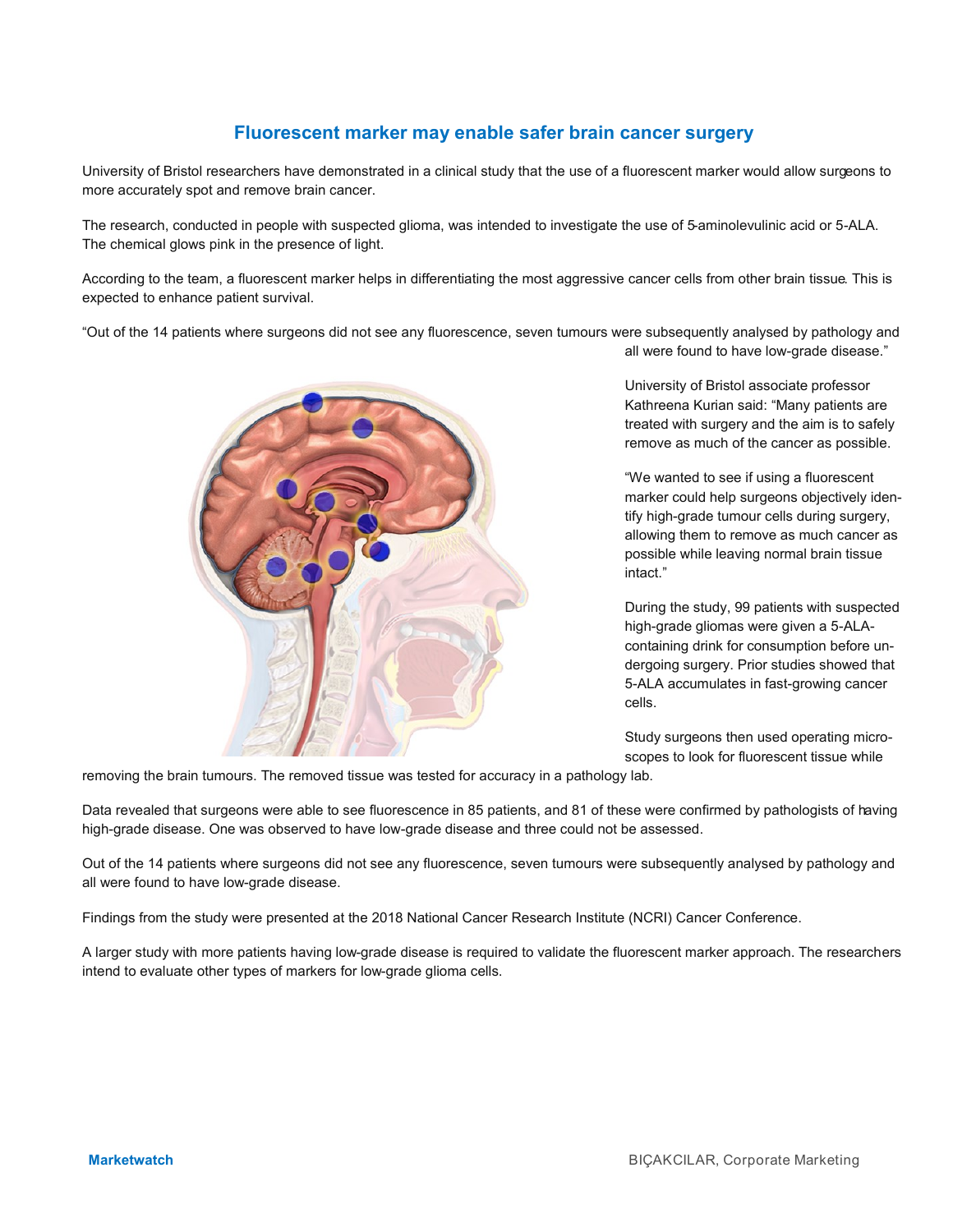## **Breaking point: should we be reusing more medical devices? By Elliot Gardner**



A huge number of medical devices used by hospitals are labelled as 'single-use'. As a cost-saving measure many hospitals rely upon 'reprocessed' single-use devices as a cheap yet safe alternative to buying expensive new equipment, but recent manufacturer efforts to halt reprocessing could lead to hiked hospital costs. Elliot Gardner finds out more. Since the 1980s, an increasing number of medical device products have been labelled 'single-use', designed to be used once, on one patient, and to then be discarded. The result was that products could be made more cheaply, and being used just once meant ensuring product sterilisation was no longer an issue. However, the practice has since become so widespread that some are asking whether single-use medical device manufacturing has become akin to planned obsolescence.

Planned – or built-in – obsolescence is the practice of designing a product with an artificially limited lifespan, so that it becomes obsolete after a certain amount of uses or a specific amount of time. The European Union (EU) has recently been cracking down on planned obsolescence in the consumer

world, with Apple investigated in France over intentionally shortened iPhone lifespans. Single-use device (SUD) reprocessing for medical devices has become a widespread practice for non-invasive and minimally invasive devices, such as compression sleeves, tourniquet cuffs, scissors, forceps, scalpels and cardiac catheters, with dedicated companies cleaning, disinfecting and repurposing used SUDs. The process saves hospitals a significant amount of money, and is US Food and Drug Administration (FDA) approved when carried out correctly to specific guidelines. But, a growing amount of medical devices are now being designed with integrated technology, such as electronic chips, that inhibit reuse and reprocessing, eliminating any hospital cost-saving.

#### Reprocessing: a new lease of life

In reality, only a very small number of SUD devices are suitable for reprocessing. According to Thording it is an enormous engineering and regulatory challenge to receive FDA clearance, but while he comments that this is a good thing for patient safety, he says there is untapped potential in the medical device market. "There is still large potential for more single-used devices to be reprocessed, which can significantly add to the savings already achieved by hospitals," he says. "However, for more single-use devices to be reprocessed there must be greater insistence on the part of the hospital that device costs need to come down and willingness in the reprocessing industry to make the investments."

Reprocessing itself is a costly process, as a substantial amount of research and development needs to go into repurposing devices, but compared to investing in new technology, hospitals can save a significant amount of money by using reprocessed SUDs. Thording explains that "the investment in R&D and regulatory affairs associated with getting FDA clearance is substantial, and engineering teams often must work for three to four months to submit FDA clearance. "Yet it is still a lot less expensive than manufacturing the original device, which is why hospitals can realise substantial savings – some facilities more than \$1m per year. Reprocessing is not a low-cost activity; however hospitals can still generate significant savings, as reprocessed devices cost 40%-60% less than a new device."

But, because SUD reprocessing cuts into the profits of the associated original equipment manufacturers, some are implementing techniques to block advancements in the field. "[As an example,] sensor-enabled catheters in the cardiology space are extremely expensive, and manufacturers invest heavily in chipping and locking the devices so they can't be reprocessed," says Thording. "Thankfully some of the more advanced reprocessing companies are able to 'break the locks' and secure the hospital savings. Some of these catheters cost \$2,000-\$3,000 or more."

There is no clinical rationale for such 'locks', and the result is simply more expensive devices that cost hospitals more money. And the problem isn't set to dissipate – when new devices are developed, they are priced even higher than current technology, which will gradually be phased out, resulting in steadily rising prices and a monopolised market. But how can the problem be solved? According to Thording, rather than policymakers or manufacturers, the power lies with the hospitals themselves. "Hospitals are really in a position to make the biggest difference. When manufacturers push expensive devices to the hospitals, they have the ability to stand up and say 'no'. "By refusing to purchase new products with few technical or clinical advancements and which are designed to prohibit reprocessing, hospitals can support this practice, thus reducing costs significantly."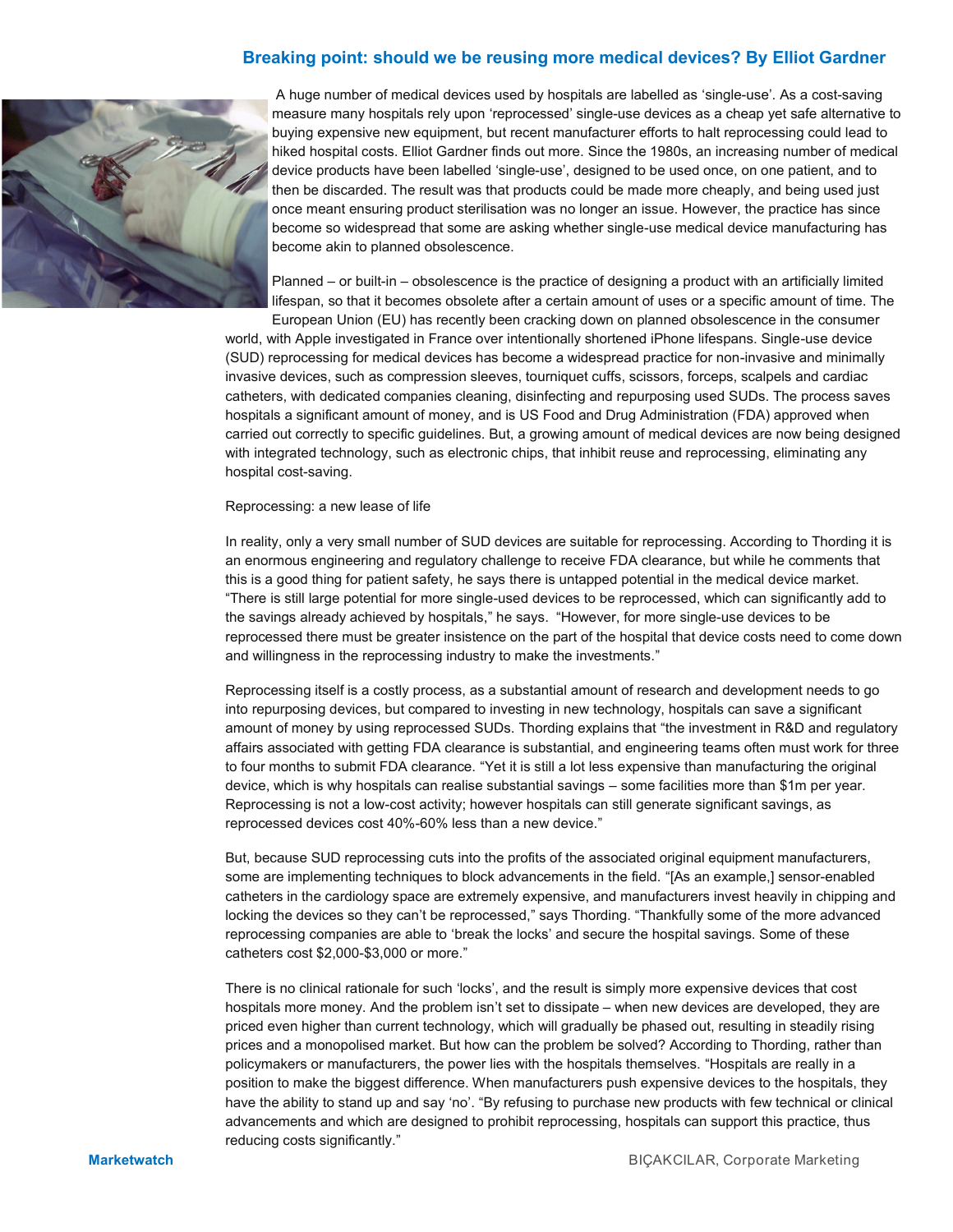# **Tiny New Pacemaker Small Enough for Infants**



Researchers at Children's National Health System, working with engineers from Medtronic, have created a pacemaker appropriately tiny enough to implant into infants. Measuring only one cubic centimeter, about the size of a large pill, it allows the device to be implanted inside the child in a minimally invasive fashion.

Currently, because of their size, pacemakers implanted into very small children either remain outside the body or require open surgery with large incision. The new pacemaker is so small that a one centimeter incision is all that's necessary to place it under the ribcage. The incision is used not only for the pacemaker, but through which the electronic lead is delivered through and attached to the pericardium. The procedure is much faster, less invasive, and results in less pain and quicker recovery for the children. Of course, the overall costs of the procedure and follow up treatment should be reduced as well.

"As cardiologists and pediatric surgeons, our goal is to put a child's health and comfort first," said Rohan Kumthekar, M.D., one of the docs at Children's National that worked on the new device and ways to implant it. "Advancements in surgical fields are tending toward procedures that are less and less invasive. There are many laparoscopic surgeries in adults and children that used to be open surgeries, such as appendix and gall bladder removals. However, placing pacemaker leads on infants' hearts has always been an open surgery. We are trying to bring those surgical advances into our field of pediatric cardiology to benefit our patients."

The research, so far, has been performed on infant models, but work is moving toward clinical trials that may end up revolutionizing how infant cardiac arrhythmias are treated.



# **Barco's New 27" 4K Surgical Monitor**

Barco is releasing a new 4K surgical monitor that's designed to give clinicians a high fidelity live image during interventional procedures. The Barco MDSC-8427 has a 27" screen, providing a new, larger size over common 24″ and 26″ monitors.

The display features the company's smart image processing technology optimized to improve how live video comes through. A wide color gamut and built-in color calibration help to reproduce the surgical scene accurately. A wide viewing angle gives everyone around the operating room a clear picture with minimal distortion.

The MDSC-8427 can be mounted on a cart alone or in a dual-display configuration on a surgical boom.

It has a bunch of connectivity options, including DP, HDMI, 12G-SDI, Quad-SDI, and

IP, so all kinds of devices like endoscopic cameras, computers, and such, can be connected to it.

"The new MDSC-8427 is a first in our next generation of 4K displays for the operating room," said Johan Stockman, Barco's VP surgical imaging, in a statement. "Careful consideration went into the new design. We wanted to create a display that combines surgical aesthetics with surgical precision. This new paradigm of display design shows how fine form can meet function in the operating room".